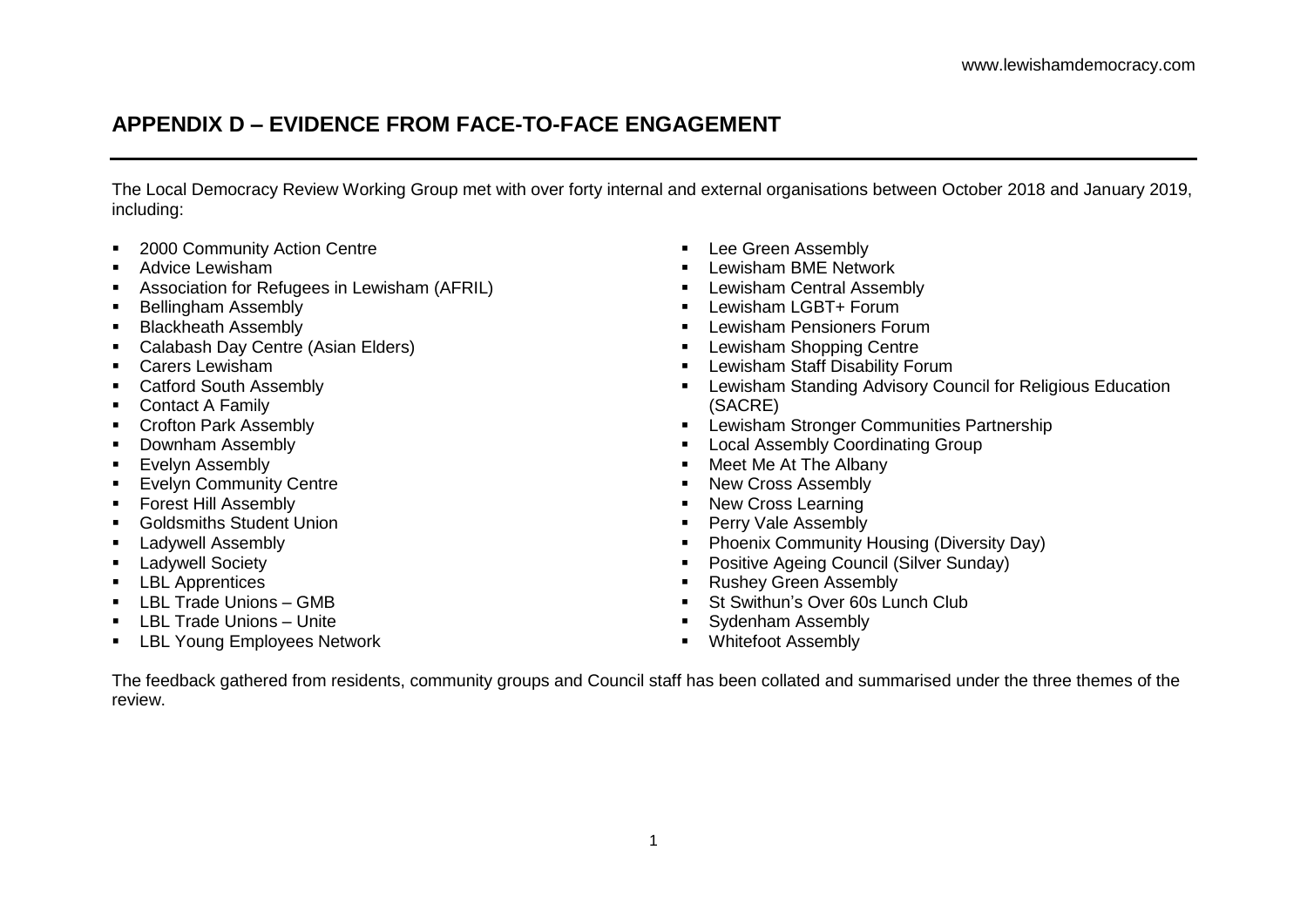## **Theme 1 – Openness & Transparency**

| <b>Issues</b>                                                                                                                   | <b>Ideas</b>                                                           |
|---------------------------------------------------------------------------------------------------------------------------------|------------------------------------------------------------------------|
| Many people who live or work in the borough knew little about                                                                   | Creating a culture of openness, trust and partnership                  |
| what the Council did and its impact on their lives                                                                              | Develop a more customer-facing culture                                 |
| Channels for accessing information are not easy for everyone to                                                                 |                                                                        |
| use – residents emphasised the importance of face-to-face                                                                       | Using appropriate communication channels                               |
| contact and support to complete forms/applications online (e.g.                                                                 | Communicate more proactively with residents (e.g. a weekly or          |
| several people experienced difficulties in applying for blue                                                                    | fortnightly email)                                                     |
| badges online)                                                                                                                  | Include information about Council activities on Council Tax bills or   |
| Many residents found the Council website hard to use and that                                                                   | in Lewisham Life                                                       |
| information was difficult to search for/locate (and not always up-                                                              | Continue Mayor's Question Time, ensuring it is well promoted           |
| to-date)                                                                                                                        | Use social media more effectively (e.g. live-tweeting public           |
| Some residents had not received Lewisham Life through their                                                                     | meetings, digital summaries of key decisions made)                     |
| door or by email                                                                                                                | More Council noticeboards in local areas with up-to-date               |
| Generally, people found it difficult to contact the Council (e.g.<br>knowing which department they needed) and a number of them | information about open consultations and strategic planning<br>matters |
| had experienced delays in replies to emails or no reply at all                                                                  | Record, live stream and archive all public meetings                    |
| A number of residents struggled to understand or had limited                                                                    | More local Council hubs across the borough                             |
| knowledge of decision-making, citing the use of complicated                                                                     |                                                                        |
| language and technical terminology                                                                                              | Democratic standards: language & reporting                             |
|                                                                                                                                 | Make Council decisions easier to understand (e.g. by using             |
|                                                                                                                                 | infographics)                                                          |

## **Theme 2 – Public Involvement in Decision-Making**

| <b>Issues</b>                                                                                                                                                                                                                                                                                                                                                             | <b>Ideas</b>                                                                                                                                                                                                                                                                                                   |
|---------------------------------------------------------------------------------------------------------------------------------------------------------------------------------------------------------------------------------------------------------------------------------------------------------------------------------------------------------------------------|----------------------------------------------------------------------------------------------------------------------------------------------------------------------------------------------------------------------------------------------------------------------------------------------------------------|
| Councillors were encouraged to continue going 'to where people<br>are' and regularly attend community events to gather residents'<br>views<br>There were doubts about how public engagement and<br>consultation influences decision-making<br>Some respondents were concerned that residents who already<br>participate in public decisions are not representative of the | Reaching and empowering seldom heard groups<br>Write to residents with information about how they can get<br>involved and express their views<br>Facilitate more public meetings and events to inform and engage<br>residents<br>More education about how the Council works and how people<br>can get involved |
| borough as a whole                                                                                                                                                                                                                                                                                                                                                        |                                                                                                                                                                                                                                                                                                                |